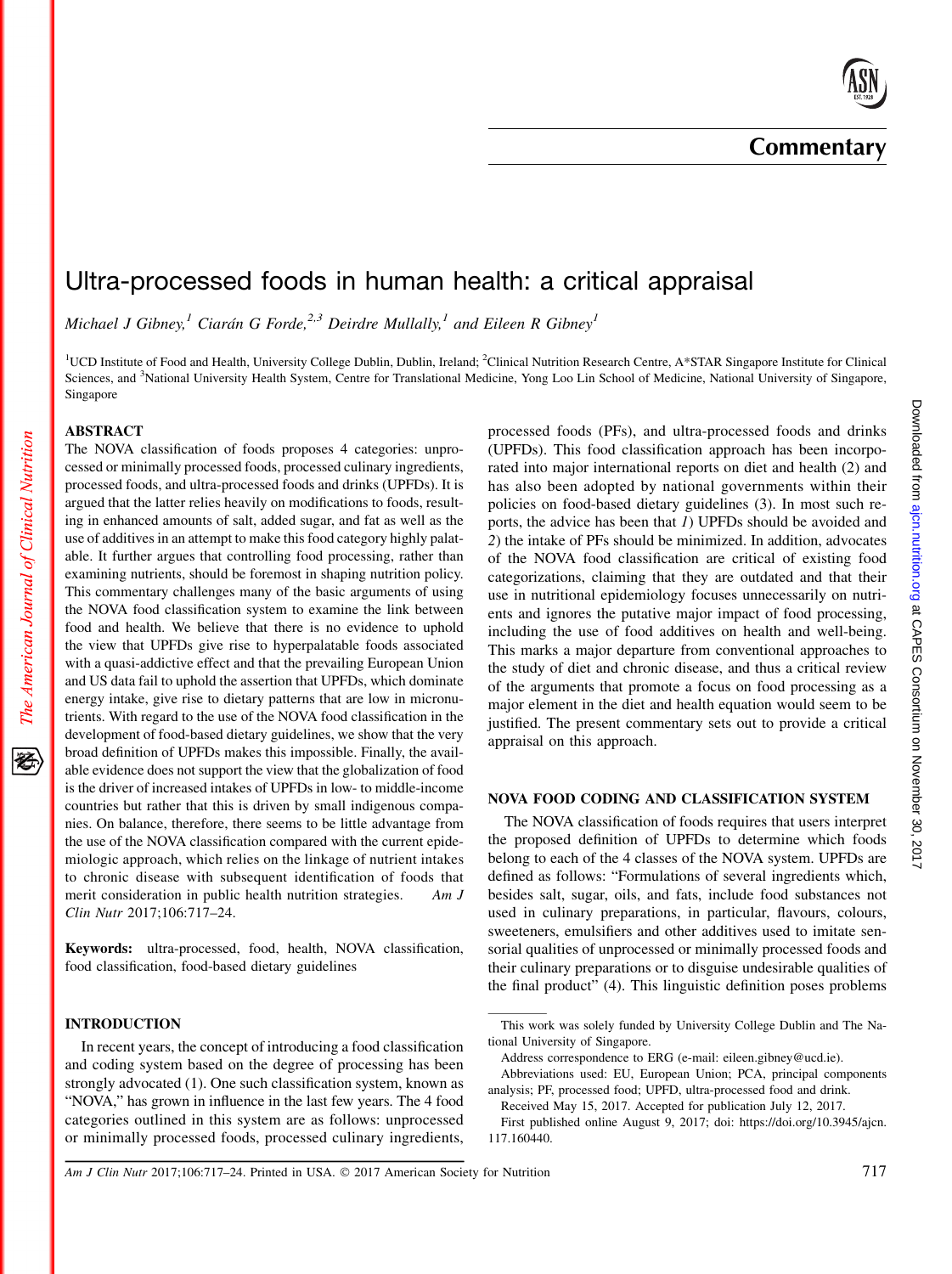The American Journal of Clinical Nutrition

资

for defining foods according to the NOVA classification. The term "formulations" is open to many interpretations. The reference to salt, sugar, and fat lacks cutoffs per gram, per portion size, or per unit of energy; and the reference to food additives poses particular difficulty, because food additives may be legally permitted in foods but may, or may not, be present. Moreover, the user must be able to extrapolate from the presence of an additive to its use in imitating "sensorial qualities of unprocessed or minimally processed foods and their culinary preparations or to disguise undesirable qualities of the final product." In response to such queries, the NOVA classification has published lists of food types that might be included in each of its 4 categories (5). However, neither the terms used to define UPFDs nor the list of typical foods in each category of the NOVA system meet the normal standards set in established food classification. The NOVA classification system is in contrast to the very thorough food-coding methodologies that have been developed by other agencies to categorize foods and that do so to make it possible to eliminate confusion due to simple linguistic definitions, as suggested by the NOVA system. The European Food Safety Authority has developed a system (Foodex) to define foods in a way that suits all users of food-intake data from food chemical exposure to food intake for dietary purposes (6). The EPIC (European Prospective Investigation into Cancer and Nutrition) consortium has also developed a system for the direct coding of individual foods and meal components, based on their degree of food processing, and has applied this across a wide variety of cultures that are diverse in both gastronomic traditions and languages (7). The most sophisticated of the foodcoding systems is that of LanguaL, which embraces a large number of descriptors for different aspects of food processing (8). The European consortium on food-composition data, Eurofir, has adapted this very sophisticated system (9). Thus, the NOVA classification is, by comparison, a rather simple and crude system of classifying foods into categories on the basis of their degree of processing and is in stark contrast to many existing food-classification systems.

# THE NOVA SYSTEM AND PUBLIC HEALTH NUTRITION STRATEGIES

Public health nutrition has been well served over the past half century by the identification of potential dietary contributors to noncommunicable chronic disease through epidemiologic research, supported by subsequent validation in human intervention studies and also by the emergence of food-based dietary guidelines that shape public health nutrition policies. The advocates of the NOVA classification system argue that the failure to shape our public health nutrition focus around the degree of food processing, as opposed to the nutritional dimension, is a major limiting factor in the area of epidemiology and related public health nutrition policies. This is articulated by Monteiro et al. (10), who stated that "the significance of industrial processing and in particular methods and ingredients developed or created by modern food science and technology—on the nature of food and on the state of human health, is so far understated."

Although such statements have been made and published, to our knowledge no arguments have been offered as to how, or if, food processing in any way constitutes a risk to consumer health through adverse nutrient intake or chemical or microbiological

hazards. The one concrete example put forward is the use of trans fats in PFs (11). However, not only have the adverse effects of trans fats been observed through standard nutritional research involving both epidemiology and dietary intervention studies, such findings and remedial action predate the concept of UPFDs by decades (12).

## NUTRITIONAL EPIDEMIOLOGY

Clearly, the application of the NOVA classification to nutritional epidemiology is secondary to any initial analysis of population food and nutrient intakes that use conventional dietary assessment methods and food-classification techniques. The post hoc grouping of foods into the NOVA classification group, subject to the coding challenges previously outlined, is the starting point to examining the impact of food consumption with the use of this classification system and its link to health. To date, this system has been primarily linked to 2 public health nutrition issues: obesity and the metabolic syndrome and its complications (13– 17). However, there are clear indications that the application of this system in these areas is not without substantial research challenges and contradictory findings. For example, in contrast to the several data sets that support an association of obesity and intake of UPFDs (13–17), an analysis of the UK National Diet and Nutrition Survey shows no such role, when such analysis was corrected for known confounders of obesity (18). Because the definition of UPFDs is based on the macronutrient contents of foods, it is challenging to see how this classification could contribute to the study of dietary links to diseases that are not strongly related to overall energy intake, such as neural tube defects, cognitive growth and decline, age-related macular degeneration, sarcopenia, stunting, goiter, anemia, food allergies and intolerances, osteoporosis, nonalcoholic steatohepatitis, dental caries, microbiome-related conditions such as irritable bowel syndrome and constipation, and numerous micronutrient deficiencies and insufficiencies. For these conditions, very specific nutrients are implicated, such as folic acid, long-chain n–3 PUFAs, protein, soluble fiber, and frequency of sugar intakes, iodine, iron, and many micronutrients. In both the epidemiologic study of the role of diet in such conditions and in the subsequent application of the findings to food-based dietary guidelines, the NOVA classification is simply of no value because it cannot offer specificity at an individual nutrient level.

The NOVA system lacks in its ability to contribute to the research into overall adequacy of dietary patterns. Such overviews are currently achieved by using models such as the Healthy Eating Index or the Alternative Healthy Eating Index (19). In addition, a number of more complex statistical approaches to data analyses are used, which give greater insight into the identification of dietary patterns. These include principal components analysis (PCA), cluster analysis, data-mining techniques such a decision tree analysis or neural network analysis, fuzzy logic, optimized mixed diets, and meal pattern analysis (20–24). All of these approaches use food-intake data coded at as high a level of exactitude as is possible to understand food- and meal-intake patterns and how these may be linked to chronic disease or risk factors thereof. Such analyses are simply outside the scope of a broad classification system approach such as NOVA. To date, only one study to our knowledge has examined the existing NHANES databases by using PCA, in which nutrient intakes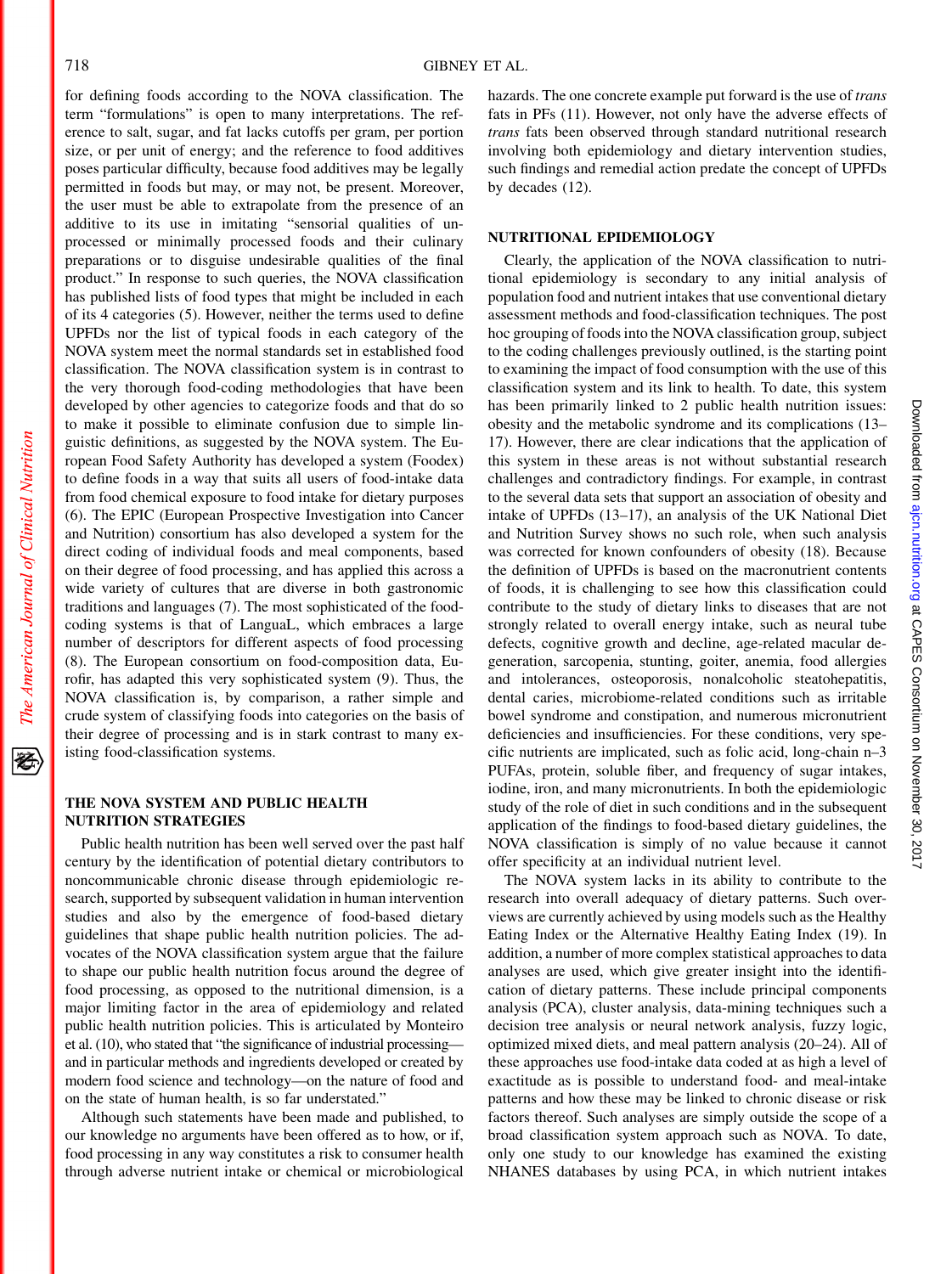# FOOD-BASED DIETARY GUIDELINES

Definitive recommendations on the development of foodbased dietary guidelines are contained in the report of the WHO and FAO on this topic  $(26)$ . The schema proposed in this report is presented in Figure 1. Beginning with the identification of the specific public health issue in question, and the exclusion of nondietary confounding factors, the pathway to the development of food-based dietary guidelines involves the identification of foods that are discriminatory for the nutrient in question, and then gives consideration to food availability, cultural norms, and price. The report recognizes the great variety that exists in the quality of data available to elucidate such a set of dietary guidelines for any given public health nutrition issue. At the higher end of data quality, the report advocates the use of population intakes of target foods, the percentage of consumers of these foods, and the intakes of such among consumers of the target foods. This well-established and respected approach adopted in many countries worldwide and incorporated into standard international textbooks on public health nutrition (27) is simply not possible with the use of the NOVA classification, because it is simply too broad and too rigid and is based primarily on processing as opposed to nutritional issues. All in all, the present approach to nutritional epidemiology and the development of food-based dietary guidelines has little or nothing to benefit from the use of the NOVA classification.

## INTAKES OF PFs AND NUTRITIONAL ADEQUACY

To date, most of the studies that used the NOVA classification have been limited to quantifying the contribution of UPFDs to intakes of added sugar or energy or to variations in micronutrient intakes (4, 28). That the intake of UPFDs correlates highly with added sugar intake should not be surprising because the term "added sugars" is a major defining element of the UPFD classification system. Equally, studies that track the contribution of UPFDs to energy intake should also track the food categories included or excluded in the definition of UPFDs, as has been observed. However, when the same data examine nutrient intake, increasing contributions of UPFDs to energy intake do not always track the nutrients, which might be expected to correlate with UPFD intake. For example, in one study (25), across quintiles of UPFD intake (percentage of contribution to energy intake), the percentage of energy from total fat increased from 31.4% to 32.5% of energy across the lowest to the highest quintile of UPFD intake. Equally, the data for intakes of SFAs (10.1% compared with 10.9% of energy) and sodium (1.74 compared with 1.63 mg/1000 kcal) also showed marginal changes. Although these differences were significant, they are marginal in terms of impact on public health nutrition targets. These data thus show that UPFDs may track individual foods within that category, but they do not strongly discriminate intakes of fat and salt.

When micronutrient intakes are examined across NOVA food classifications, UPFDs are seen to be less micronutrient dense than minimally processed foods (4). However, studies that examined the sources of micronutrient intake in the United States showed that the foods that are enriched or fortified play as important a role in micronutrient intake as that of intakes of micronutrients that naturally occur in foods and that variation in PF intake does not create nutritional imbalances (29, 30). Of



FIGURE 1 Schematic representation of the FAO/WHO recommendations for the development of food-based dietary guidelines. FBDG, food-based dietary guidelines.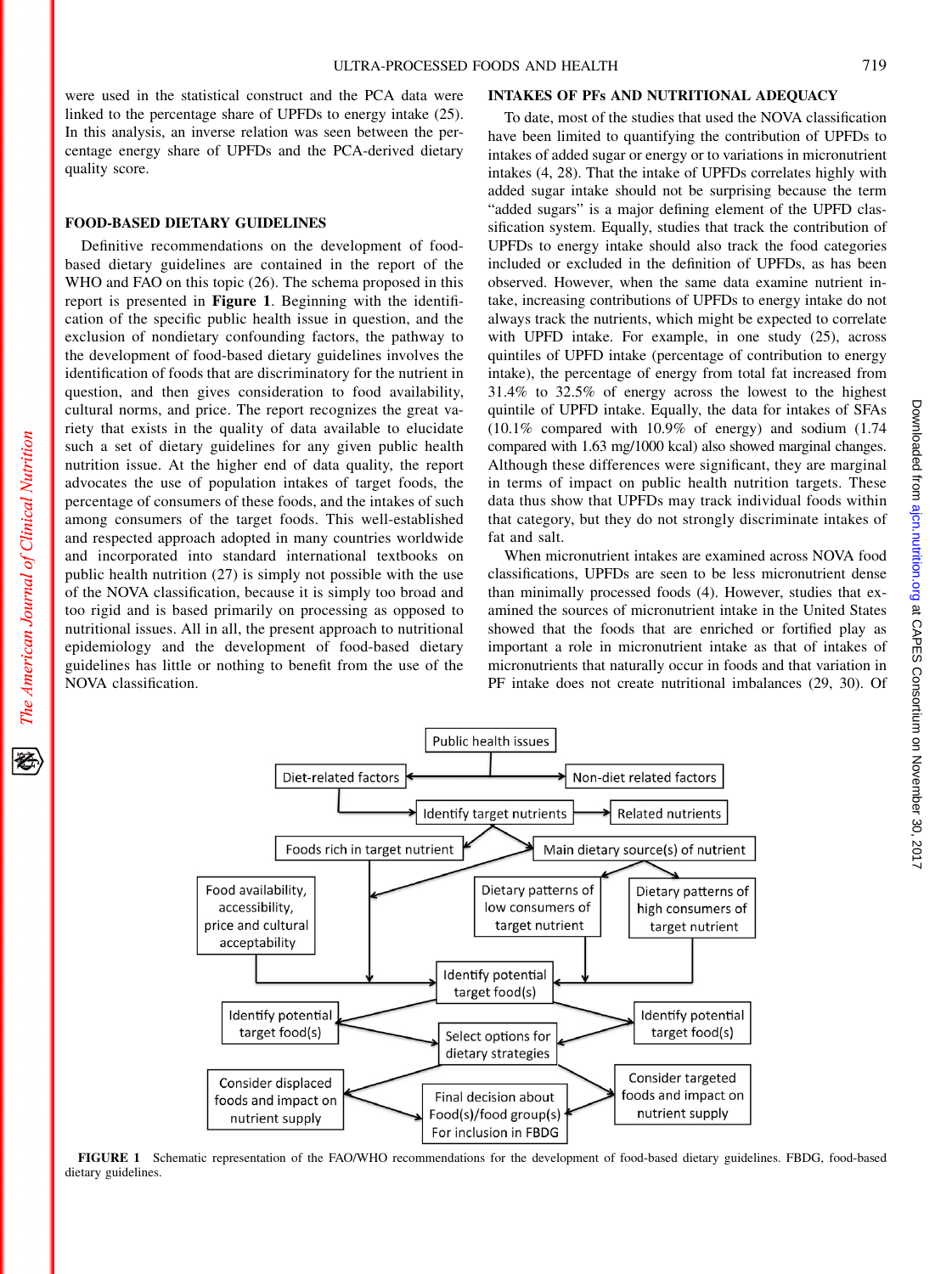considerable importance in this context are the findings of the EPIC study of the nutritional adequacy of diets and the role of food processing (7). This study examined the diets of 36,000 adults aged 35–75 y by using a 24-h recall method specifically designed to incorporate data on food processing for all individual foods and meal components applied to the point of collection and recording of each individual's data. The results showed that all "highly processed foods" accounted for approximately two-thirds of energy intake and most micronutrient intakes.

Finally, this issue has also been looked at from a different perspective in which the capacities of nonprocessed foods to meet nutritional requirements have been examined. In this instance, the optimal erythrocyte concentrations of folic acid commensurate with a reduced risk of a neural tube defect birth could not be achieved by using unprocessed foods and were achieved only when folic acid–fortified foods or food supplements were used (31). This finding has subsequently been supported by dietary survey data analysis looking at erythrocyte folic acid and intakes of nonfortified foods and tertiles of folic acid–fortified foods and of food supplements (32). Thus, the balance of data does not support the assertion of the advocates of the NOVA food classification that UPFD intakes lead to inadequate micronutrient intakes.

## UPFDs IN THE REGULATION OF FOOD INTAKE

The literature on UPFDs proposes that such foods may be hyperpalatable, promote food addiction, and have a lower capacity to induce satiety (33). For example, the Pan American Health Organization, in its recent report, stated the following: "Ultra-processed products are designed to satiate food cravings, they are often hyper-palatable and habit forming, and sometimes even quasi-addictive. Certain characteristics (tastes, properties, etc.) engineered into these types of products through food science and other technologies can skew mechanisms in the digestive system and brain that signal satiety and control appetite, and cause overconsumption" (2). However, the evidence in support of the claim that UPFDs are less satiating is sparse and inconclusive, with the only comparison to date based on a crude satiety index compiled for a limited number of foods for their 2-h satiating effect (33, 34). To date, there are no studies to our knowledge that have compared the satiating efficiency of minimally processed and ultra-processed versions of the same food material (commodity) on a calorie-for-calorie basis for established markers of appetite and satiety. Higher energy-dense foods are less satiating calorie for calorie than are lower energy-dense foods (35), and certain aspects of food processing often lead to increases in energy density through techniques such as adding sugar or deep frying, and increased energy density has been shown to promote passive overconsumption and increased body weight (36). However, food processing and reformulation are also widely applied to reduce energy density, as evidenced in semi-skimmed milk, low-fat spreads, preportioned calorie-controlled meals, or zero-energy beverages. Comprehensive meta-analyses have concluded that when used to replace sugar-sweetened beverages, nonnutritive sweeteners can significantly contribute to a reduction in energy intake and body weight (37). Covert manipulation of a food's energy density has been shown to both increase and decrease acute energy intakes

(38, 39). Food reformulation and processing has given rise to a wide variety of products that vary in energy density and provides options for consumers to select the calorie content of the products they choose to consume. Data from the United Kingdom show that across 80 types of chocolate chip cookies there is a variation in energy density ranging from 2.63 to 5.21 kcal/g, whereas across 70 versions of pepperoni pizza, energy density ranges from 500 to 2000 kcal/serving (40). Food processing and reformulation can support dietary energy density reduction by giving consumers calorie options within a category, and caloriecontrolled products such as prepared meals have been shown to be beneficial in supporting consumers to lose and maintain weight loss (41). By contrast, it has also been suggested that dietary variability may impair the predictive accuracy of visual and sensory cues to signal the energy content of specific foods, although the extent to which this variability affects energy intake remains unclear (42).

The term "food processing" encompasses a very broad range of approaches to manipulating raw ingredients in the manufacture of consumer goods. Processes such as mixing, extrusion, or heating can destroy a food's natural cell wall structures and, in many cases, processing produces softly textured foods that are eaten quickly and promote energy intake (43). Equally, food processes can be used to increase food texture by adding crunch, chewiness, and firmness, which encourages chewing and a slow eating rate and supports decreased energy intake (44, 45). Understanding how food processing influences food structure and texture can aid in the development of foods with increased satiation and satiety per calorie consumed (46).

The term "hyperpalatability" has been used to describe sensory combinations of UPFDs that override the body's and brain's natural satiation mechanisms to promote excess consumption (47). Combinations of fat, salt, and sugar that are today described as hyperpalatable are not new phenomena, because today's PFs are designed to take advantage of the same adaptive food preferences that have evolved over many centuries to ensure a ready supply of essential energy, protein, or electrolytes needed for survival. These are not new "appetites," because even preindustrial food production catered to these food preferences from the production of bread from wheat to the desire to consume the earliest pizza. There is little evidence to suggest that hyperpalatability is a distinct phenomenon from "palatability," and in this regard, hyperpalatability is an unlikely candidate to explain the relatively recent increase in obesity or the proposal that modern foods and food preferences promote addictive eating behaviors. Much of the evidence presented to support claims on hyperpalatability and addiction has been based on rodent feeding models, with little consideration for the complexity of the human food system or the social and cognitive factors that influence everyday eating behaviors. The likelihood that PFs act as addictive substances is further challenged when we compare differences in food and drug addiction (48). Although both can activate similar reward pathways in the brain, when drugs and food are compared there remain distinct differences in both the potency and effect of the associated drug and food stimuli. Food addiction is unsupported by existing neurobiological evidence (49), and "addiction" is an inappropriate term to universally describe the eating behavior of millions of overweight and obese people worldwide, with the exception perhaps of a specific overeating phenomenon that is

The American Journal of Clinical Nutrition

经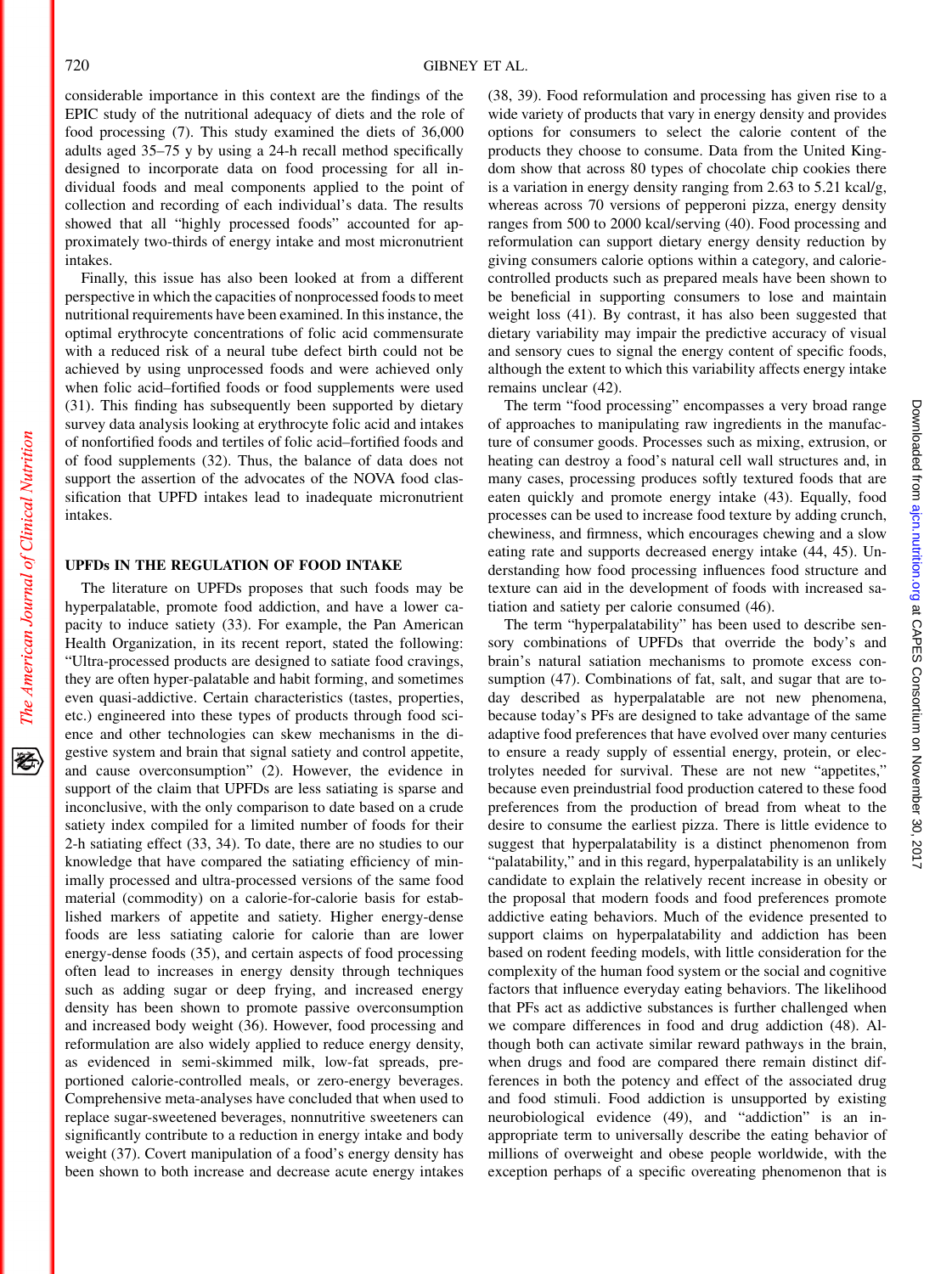best described as binge eating (50). The European Union (EU) NeuroFAST Consortium, which seeks to investigate the neurobiological drivers of eating behavior, addiction, and stress, in its consensus opinion states that "the current evidence does not suggest a single food via a single neurobiological mechanism that can account for the fact that people overeat and develop obesity. With the exception of caffeine and alcohol, no food or beverage can cause a substance based type of addiction" [cited from (51)]. Importantly, food addiction may harm efforts to reduce overconsumption by endorsing the concept that a person is free to view his or her behavior as that of an addict where they have little control over the impulse to eat or effect a dietary change. A recent study showed that simply endorsing that food addiction is true can encourage people to self-diagnose as food addicts and justify maladaptive eating behaviors accordingly (52). Describing excess habitual energy intakes as food addiction contributes little to a basic understanding of the mechanisms and etiology of obesity and offers little guidance in terms of effective strategies to reduce it. The balance of evidence does not support the proposal that UPFDs induce passive overconsumption of energy by skewing of "mechanisms in the digestive system and brain that signal satiety and control appetite, and cause overconsumption" [cited from (47)]. Rather than attributing energy intake solely to the degree of food processing, a more likely feature of modern diets that promotes increased energy intakes is the combination of increased food portion size and energy density, in which evidence from human and rodent studies clearly supports a role for both in promoting energy consumption (53). In this regard, the NOVA classification system neglects the potential for food processing and reformulation to be applied to increase or decrease energy and nutrient contents of modern foods.

# UPFDs AND GLOBAL FOOD SYSTEMS

The ubiquitous spread of PFs and the decline of traditional gastronomic practices have raised the concern that an increasingly palatable, convenient, and cheap food supply will inevitably undermine optimal dietary habits. The globalization of the food chain is almost always associated with large transnational food corporations. This raises the issue of the capacity to curb the economic forces of such corporations by those advocating the NOVA approach to food classification: "The scale and power of the corporations whose profits depend on these products is colossal. Realistic policies and actions to check or reduce their consumption will go beyond education and information programmes and will be centred on fiscal and other statutory measures" (54). However, the available data, while recognizing the contribution of the multinational food corporations to the changing food supply, also show that the dominant suppliers of packaged, and thus mainly processed, foods are, in fact, smallto medium-sized enterprises (52). The global market for PFs is valued at \$3.2 trillion, accounting for three-quarters of the global food market. Nonetheless, only 10% of processed packaged food sales are considered "traded products," that is, traded internationally. In effect, 90% of PFs are part of the indigenous food economy. Of the 10% that are traded internationally, the United States, the EU, and the rest of the world each account for one-third of such trade (55). Studies have shown that large multinational companies, while sustaining a high profile and

attracting considerable mass and social media attention, actually make a minor contribution globally to food intake. One study concluded the following: "Although the top 10 soft drink companies account for half of global sales, the top 10 packaged food companies account for only a small proportion of market share with most individual companies contributing less than 3.3% each. Major multinational companies need to be joined by the myriad of small- and medium-sized enterprises in developing and implementing programs to improve the health of the public, globally" (56). Thus, the popular concept of transnational food corporations dominating the global food supply is open to question, as is the overall impact of globalization on diet-related public health issues. Although globalization is generally seen as a commercial and economic activity, the field recognizes that there are 2 other major drivers of globalization. One is the globalization of communication through social media, which allows consumers in one part of the world to be informed of policy decisions elsewhere in the world. This communications route can have a major impact on local political and consumer activity. The second is governmental globalization, which in the case of food and health involves the UN agencies such as WHO, UNICEF, Codex Alimentarius, and the like but also nongovernmental organizations such as the World Obesity Federation or the World Cancer Research Fund. Such agencies drive nutrition policy over and above what might be driven at a national or local level.

Globalization and its relation to mean adult BMI were examined in one study that used data from 127 countries. Regression analyses showed that the global increase in BMI over time was positively correlated with economic globalization. This study also showed that global BMI variation was equally associated with measures of economic inequality between countries (57). A second study examined globalization and its role in obesity in  $\leq 887,000$  women aged 15–49 y living in 56 countries between 1991 and 2009. The results showed that obesity was influenced by globalization, but the impact of economic globalization was far less than that of political and social globalization (58). Finally, the most recent study looked at globalization in relation to obesity in children aged 2–19 y. This particular study showed that all indicators of economic globalization were, in fact, negatively correlated with childhood obesity, leading the authors to conclude that "local level factors possibly matter much more than do global-level factors for explaining why some people remain thin and others put on weight" (59). Together, these data on globalization and on the relative roles of indigenous small- to medium-sized enterprises and transnational corporations simply serve to illustrate the complexity of modern food systems and that what often seems intuitively obvious is not necessarily so. UPFDs are thus not primarily confined to global trade but to a greater extent are attributable to local economic forces. This does not in any way diminish the need to explore how industrially prepared foods might be reformulated to enhance their nutritional qualities and their capacity to contribute to healthy eating.

# CONCLUDING THOUGHTS

The advocates of NOVA intend to have their system adopted at the highest level of international focus and seek that the

资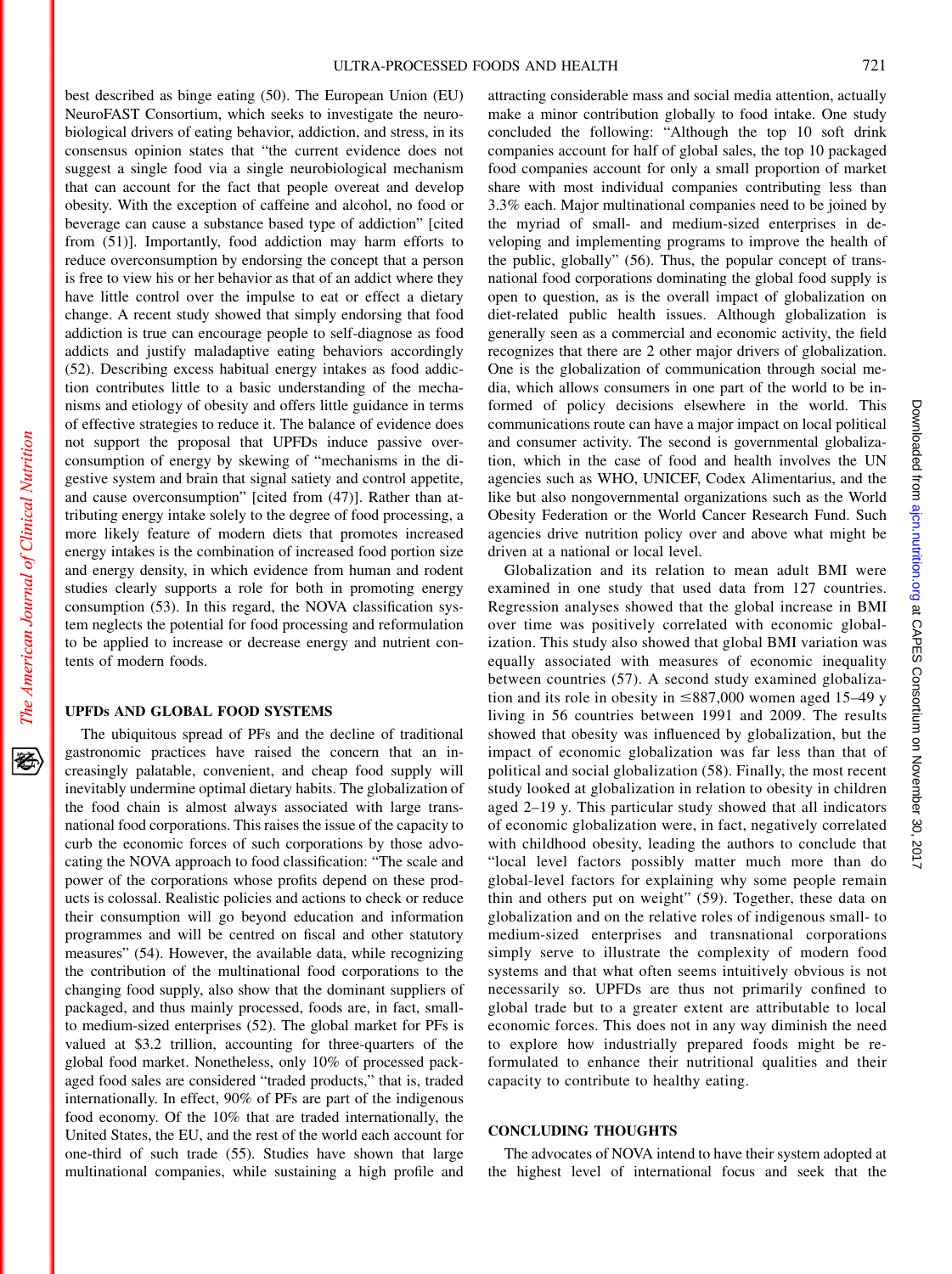production and consumption of these products (UPFDs) be confronted, checked, and reversed as part of the work of the UN Sustainable Development Goals and the UN Decade of Nutrition (60). They cite 5 reasons why their case is valid. The first focuses on their assumption that existing food-coding systems are inadequate, and they argue that the community that collects dietary data codes such data in a way that foods with different health effects are combined. They argue, for example, that "cereals and cereal products" often group whole grains together with sugared breakfast cereals and cookies (biscuits). This is not true for the vast majority of known databases, which define food intake at its basic level according to tables of food composition. For the USDA, entering the term "breakfast cereal" yields 10 options each with a unique nutrient composition to allow the end user to make further definitions such as high-fiber, low-salt, or low-sugar cereals. Entering the term "wholegrain breakfast cereal" elicits 15 items, whereas "wholegrain breakfast bar" elicits 29 items. This is typical of modern food-composition databases, and much of the credit globally for the development of this essential tool in public health nutrition must go to the FAO international initiative, INFOODS. To perpetuate the myth that the modern approach to food classification is both static and outdated is both untrue and irresponsible. NOVA food classification would benefit from a more detailed analysis of patterns of intake of foods that make up the various categories proposed by this system. It would be informative to know what percentage of the population consume each of the foods within the UPFD food category and the actual intake of foods among consumers only as advocated by global agencies. It would also be valuable to explore similar data for various combinations of foods to allow a greater understanding of meal-pattern analysis. Such subclassification would also allow some degree of research into appetite and satiety aspects of different PFs. At present, there are far more pressing doubts about the basis of the NOVA food classification system than hard data to better understand the role of such a system in public health nutrition.

The second justification of the NOVA system, as raised in the request for inclusion in the UN Decade of Nutrition, relates to food processing, and the example the authors give is the use of hydrogenated fats in the human diet. These are industrial products known through human nutrition experimentation to increase LDL cholesterol and lower HDL cholesterol. Such information first came to light in 1990 and in 1994; EU companies began a successful campaign to eliminate trans fats completely from their products. In 2015, the United States decided to do likewise, but sweeping reductions in the use of trans fats had already been made (61). Thus, this one effect of processing is no longer regarded as a threat to human cardiovascular health (62). That the NOVA advocates did not mention one example of more recent food additives speaks volumes of the absence of any adverse data on human health from food additives. In doing so, they also missed the opportunity to highlight how fat and oil technologies gave rise to margarines, spreads, vinaigrettes, dressings, and creams with varying fat contents and fatty acid compositions to aid consumers in optimizing their food choice, and health benefits.

Their remaining 3 criticisms of the modern food supply are built around the role of transnational corporations in reshaping

traditional diets with the advent of global trade and the growth of modern supermarket. These have been challenged in this critique, and the proponents of NOVA must acknowledge the dominant contribution that the local, indigenous food industry makes to the food chain across the globe.

Finally, the proponents of NOVA, in advocating the avoidance of UPFDs and the reduction in PF intake, must recognize that they have a duty to verify that such a move is within the resources of ordinary families in order to address issues of nutritional security. Given the observed significance of the contribution of PFs to macro- and micronutrient intake, it would seem unwise to endorse the NOVA recommendation that the intake of UPFDs should be avoided and that the intake of PFs should be minimized. To date, to our knowledge, no data have been presented with regard to the positive or negative outcomes of such a strategy among free-living subjects. To our knowledge, no data exist with regard to the average consumer's ability in terms of income, culinary skills, available culinary facilities, and time or food availability to uphold the case that the abandonment of UPFDs would significantly alter nutritional well-being. Without such data, there may be some ethical issues that would need to be considered before the mass abandonment of UPFD intake is recommended.

The authors' responsibilities were as follows—MJG, CGF, DM, and ERG: wrote the manuscript; MJG and ERG: had primary responsibility for the final content; and all authors read and approved the final manuscript. MJG serves on scientific committees for Nestlé and Cereal Partners Worldwide. The remaining authors had no conflicts of interest to declare.

#### **REFERENCES**

- 1. Monteiro CA, Levy RB, Claro RM, Castro IR, Cannon G. A new classification of foods based on the extent and purpose of their processing. Cad Saude Publica 2010;26:2039–49.
- 2. Pan American Health Organization. Ultra-processed food and drink products in Latin America: trends, impact on obesity, policy implications. Washington (DC): Pan American Health Organization; 2015.
- 3. Oliveira MS, Silva-Amparo L. Food-based dietary guidelines: a comparative analysis between the Dietary Guidelines for the Brazilian Population 2006 and 2014. Public Health Nutr 2017 Mar 30 (Epub ahead of print; DOI: 10.1017/S1368980017000428).
- 4. Martínez Steele E, Baraldi LG, da Costa Louzada ML, Moubarac J-C, Mozaffarian D, Monteiro CA. Ultra-processed foods and added sugars in the US diet: evidence from a nationally representative crosssectional study. BMJ Open 2016;6:e009892.
- 5. Moubarac J-C, Parra DC, Cannon G, Monteiro CA. Food classification systems based on food processing: significance and implications for policies and actions: a systematic literature review and assessment. Curr Obes Rep 2014;3:256–72.
- 6. European Food Safety Authority. The food classification and description system FoodEx2. Revision 2. 2015. EFSA Supporting Publication No.: 2015:EN-804.
- 7. Slimani N, Deharveng G, Southgate DA, Biessy C, Chajes V, van Bakel MM, Boutron-Ruault MC, McTaggart A, Grioni S, Verkaik-Kloosterman J, et al. Contribution of highly industrially processed foods to the nutrient intakes and patterns of middle-aged populations in the European Prospective Investigation into Cancer and Nutrition study. Eur J Clin Nutr 2009;63(Suppl 4):S206–25.
- 8. Ireland JD, Moller A. LanguaL food description: a learning process. Eur J Clin Nutr 2010;64(Suppl 3):S44–8.
- 9. Becker W, Møller A, Ireland J, Roe M, Unwin I, Pakkala H. Proposal for structure and detail of a EuroFIR standard on food composition data. II: Technical annex. Danish Food Information; 2008.

The American Journal of Clinical Nutrition

资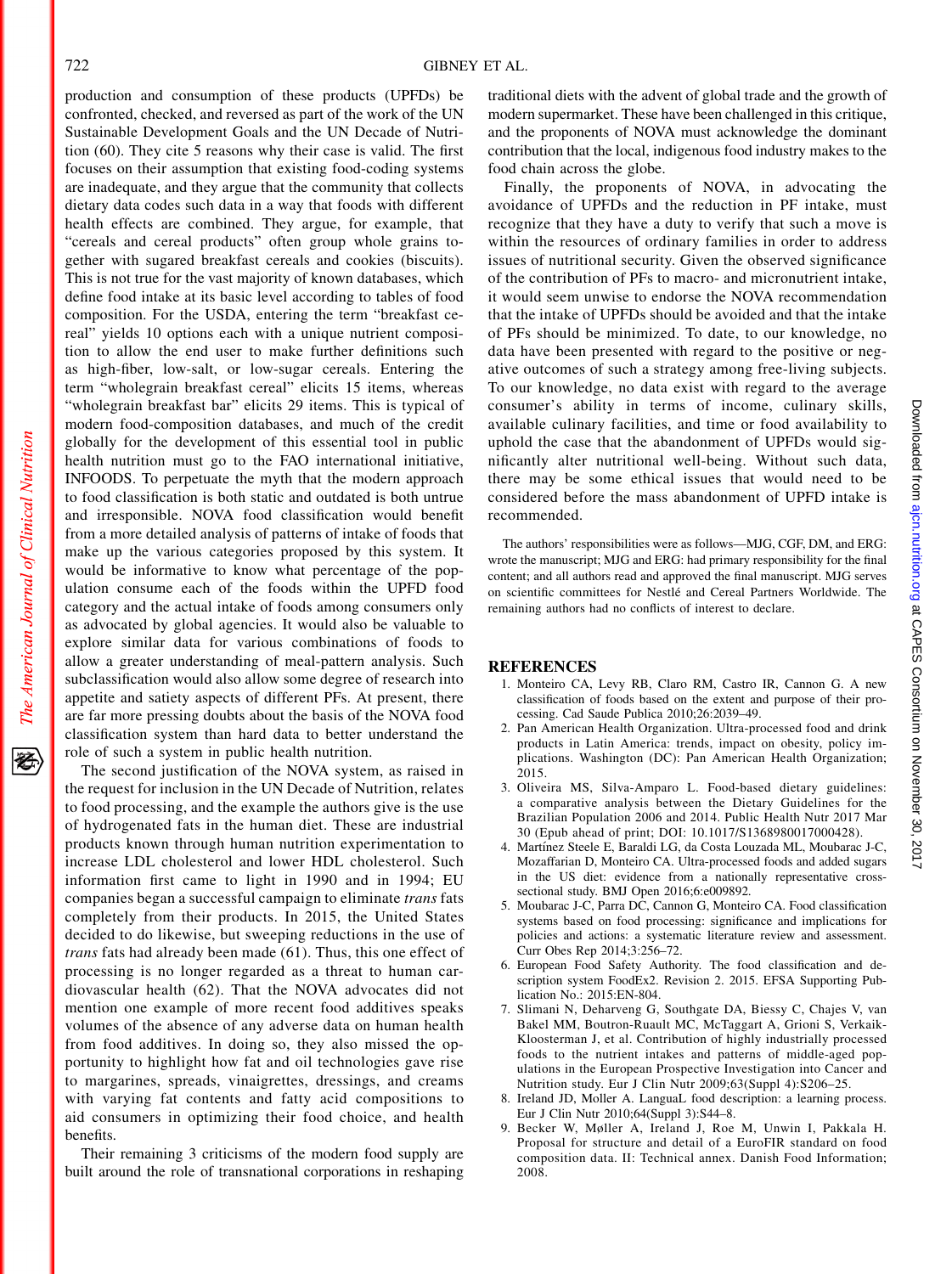- 10. Monteiro CA, Cannon C, Levy R, Moubarac J-C, Jaime P, Martins AP, Canella D, Louzada M, Parra D. NOVA. The star shines bright. World Nutr 2016;7:1–3.
- 11. Silveira BM, Gonzalez-Chica DA, da Costa Proença RP. Reporting of trans-fat on labels of Brazilian food products. Public Health Nutr 2013; 16:2146–53.
- 12. Mensink RP, Zock PL, Katan MB, Hornstra G. Effect of dietary cis and trans fatty acids on serum lipoprotein [a] levels in humans. J Lipid Res 1992;33:1493–501.
- 13. Cannon G, Levy R, Moubarac J-C, Jaime P, Martins AP, Canella D, Louzada MDP, Ricardo C, Calixto G, et al. Food classification. Public health—NOVA. The star shines bright. World Nutr 2016;7: 28–38.
- 14. Louzada ML, Baraldi LG, Steele EM, Martins AP, Canella DS, Moubarac JC, Levy RB, Cannon G, Afshin A, Imamura F, et al. Consumption of ultra-processed foods and obesity in Brazilian adolescents and adults. Prev Med 2015;81:9–15.
- 15. Tavares LF, Fonseca SC, Rosa MLG, Yokoo EM. Relationship between ultra-processed foods and metabolic syndrome in adolescents from a Brazilian Family Doctor Program. Public Health Nutr 2012;15:82–7.
- 16. Rauber F, Campagnolo P, Hoffman D, Vitolo M. Consumption of ultraprocessed food products and its effects on children's lipid profiles: a longitudinal study. Nutr Metab Cardiovasc Dis 2015;25:116–22.
- 17. Boss LP, Toole MJ, Yip R. Assessments of mortality, morbidity and nutritional status in Somalia during the 1991-1993 famine. JAMA 1994;272:371–6.
- 18. Adams J, White M. Characterisation of UK diets according to degree of food processing and associations with socio-demographics and obesity: cross-sectional analysis of UK National Diet and Nutrition Survey (2008-12). Int J Behav Nutr Phys Act 2015;12:160.
- 19. Onvani S, Haghighatdoost F, Surkan PJ, Larijani B, Azadbakht L. Adherence to the Healthy Eating Index and Alternative Healthy Eating Index dietary patterns and mortality from all causes, cardiovascular disease and cancer: a meta-analysis of observational studies. J Hum Nutr Diet 2017;30(2):216–26.
- 20. Hearty AP, Gibney MJ. Analysis of meal patterns with the use of supervised data mining techniques—artificial neural networks and decision trees. Am J Clin Nutr 2008;88:1632–42.
- 21. Hearty AP, Gibney MJ. Comparison of cluster and principal component analysis techniques to derive dietary patterns in Irish adults. Br J Nutr 2009;101:598–608.
- 22. Woolhead C, Gibney MJ, Walsh MC, Brennan L, Gibney ER. A generic coding approach for the examination of meal patterns. Am J Clin Nutr 2015;102:316–23.
- 23. Kersting M, Alexy U, Clausen K. Using the concept of food based dietary guidelines to develop an optimized mixed diet (OMD) for German children and adolescents. J Pediatr Gastroenterol Nutr 2005; 40:301–8.
- 24. Asghari G, Ejtahed HS, Sarsharzadeh MM, Nazeri P, Mirmiran P. Designing fuzzy algorithms to develop healthy dietary pattern. Int J Endocrinol Metab 2013;11:154–61.
- 25. Martínez Steele E, Popkin BM, Swinburn B, Monteiro CA. The share of ultra-processed foods and the overall nutritional quality of diets in the US: evidence from a nationally representative cross-sectional study. Popul Health Metr 2017;15:6.
- 26. Joint FAO/WHO Consultation. Preparation and use of food-based dietary guidelines: report of a joint FAO/WHO consultation. Geneva (Switzerland): WHO. 1996.
- 27. Gibney MJ, Wolmarans P. Dietary guidelines. In: Gibney MM, BM Kearney JM Arab, L, editors. Public health nutrition. Oxford (United Kingdom): Blackwell Publishing; 2004. p. 133–43.
- 28. Louzada ML, Martins AP, Canella DS, Baraldi LG, Levy RB, Claro RM, Moubarac JC, Cannon G, Monteiro CA. Impact of ultraprocessed foods on micronutrient content in the Brazilian diet. Rev Saude Publica 2015;49:45.
- 29. Weaver CM, Dwyer J, Fulgoni VL III, King JC, Leveille GA, MacDonald RS, Ordovas J, Schnakenberg D. Processed foods: contributions to nutrition. Am J Clin Nutr 2014;99:1525–42.
- 30. Eicher-Miller HA, Fulgoni VL III, Keast DR. Contributions of processed foods to dietary intake in the US from 2003-2008: a report of the Food and Nutrition Science Solutions Joint Task Force of the Academy of Nutrition and Dietetics, American Society for Nutrition, Institute of Food Technologists, and International Food Information Council. J Nutr 2012;142(Suppl):2065S–72S.
- 31. Cuskelly GJ, McNulty H, Scott JM. Effect of increasing dietary folate on red-cell folate: implications for prevention of neural tube defects. Lancet 1996;347:657–9.
- 32. Hopkins SM, Gibney MJ, Nugent AP, McNulty H, Molloy AM, Scott JM, Flynn A, Strain JJ, Ward M, Walton J, et al. Impact of voluntary fortification and supplement use on dietary intakes and biomarker status of folate and vitamin B-12 in Irish adults. Am J Clin Nutr 2015;101:1163–72.
- 33. Fardet A. Minimally processed foods are more satiating and less hyperglycemic than ultra-processed foods: a preliminary study with 98 ready-to-eat foods. Food Funct 2016;7:2338–46.
- 34. Holt SH, Miller J, Petocz P, Farmakalidis E. A satiety index of common foods. Eur J Clin Nutr 1995;49:675–90.
- 35. Rogers PJ, Brunstrom JM. Appetite and energy balancing. Physiol Behav 2016;164(Pt B):465–71.
- 36. Ledikwe JH, Blanck HM, Khan LK, Serdula MK, Seymour JD, Tohill BC, Rolls BJ. Dietary energy density is associated with energy intake and weight status in US adults. Am J Clin Nutr 2006;83: 1362–8.
- 37. Rogers PJ, Hogenkamp PS, De Graaf C, Higgs S, Lluch A, Ness AR, Penfold C, Perry R, Putz P, Yeomans M. Does low-energy sweetener consumption affect energy intake and body weight? A systematic review, including meta-analyses, of the evidence from human and animal studies. (2005) Int J Obes (Lond) 2016;40:381–94.
- 38. Stubbs RJ, Ritz P, Coward WA, Prentice AM. Covert manipulation of the ratio of dietary fat to carbohydrate and energy density: effect on food intake and energy balance in free-living men eating ad libitum. Am J Clin Nutr 1995;62:330–7.
- 39. Tey SL, Chia EME, Forde CG. Impact of dose-response calorie reduction or supplementation of a covertly manipulated lunchtime meal on energy compensation. Physiol Behav 2016;165:15–21.
- 40. Hardman CA, Ferriday D, Kyle L, Rogers PJ, Brunstrom JM. So many brands and varieties to choose from: does this compromise the control of food intake in humans? PLoS One 2015;10:e0125869.
- 41. Rock CL, Flatt SW, Sherwood NE, Karanja N, Pakiz B, Thomson CA. Effect of a free prepared meal and incentivized weight loss program on weight loss and weight loss maintenance in obese and overweight women: a randomized controlled trial. JAMA 2010;304:1803–10.
- 42. Martin AA. Why can't we control our food intake? The downside of dietary variety on learned satiety responses. Physiol Behav 2016;162: 120–9.
- 43. de Graaf C. Texture and satiation: the role of oro-sensory exposure time. Physiol Behav 2012;107:496–501.
- 44. Bolhuis DP, Forde CG, Cheng Y, Xu H, Martin N, de Graaf C. Slow food: sustained impact of harder foods on the reduction in energy intake over the course of the day. PLoS One 2014;9:e93370.
- 45. Forde CG, Leong C, Chia-Ming E, McCrickerd K. Fast or slow-foods? Describing natural variations in oral processing characteristics across a wide range of Asian foods. Food Funct 2017;8:595–606.
- 46. Campbell CL, Wagoner TB, Foegeding EA. Designing foods for satiety: the roles of food structure and oral processing in satiation and satiety. Food Structure; 2016 (Epub ahead of print; DOI: https://doi. org/10.1016/j.foostr.2016.08.002).
- 47. Ludwig DS. Technology, diet, and the burden of chronic disease. JA-MA 2011;305:1352–3.
- 48. Rogers PJ. Rogers, PJ. Food and drug addictions: similarities and differences. In: Pharmacology biochemistry and behavior, Vol. 153. Amsterdam: Elsevier; 2017. p. 182–90.
- 49. Ziauddeen H, Farooqi IS, Fletcher PC. Obesity and the brain: how convincing is the addiction model? Nat Rev Neurosci 2012;13:279–86.
- 50. Pedram P, Wadden D, Amini P, Gulliver W, Randell E, Cahill F, Vasdev S, Goodridge A, Carter JC, Zhai G. Food addiction: its prevalence and significant association with obesity in the general population. PLoS One 2013;8:e74832.
- 51. Blundell J, Coe S, Hooper B. Food addiction—what is the evidence? Nutr Bull 2014;39:218–22.
- 52. Hardman CA, Rogers PJ, Dallas R, Scott J, Ruddock HK, Robinson E. "Food addiction is real": the effects of exposure to this message on self-diagnosed food addiction and eating behaviour. Appetite 2015;91: 179–84.
- 53. Ello-Martin JA, Ledikwe JH, Rolls BJ. The influence of food portion size and energy density on energy intake: implications for weight management. Am J Clin Nutr 2005;82(Suppl):236S–41S.

移